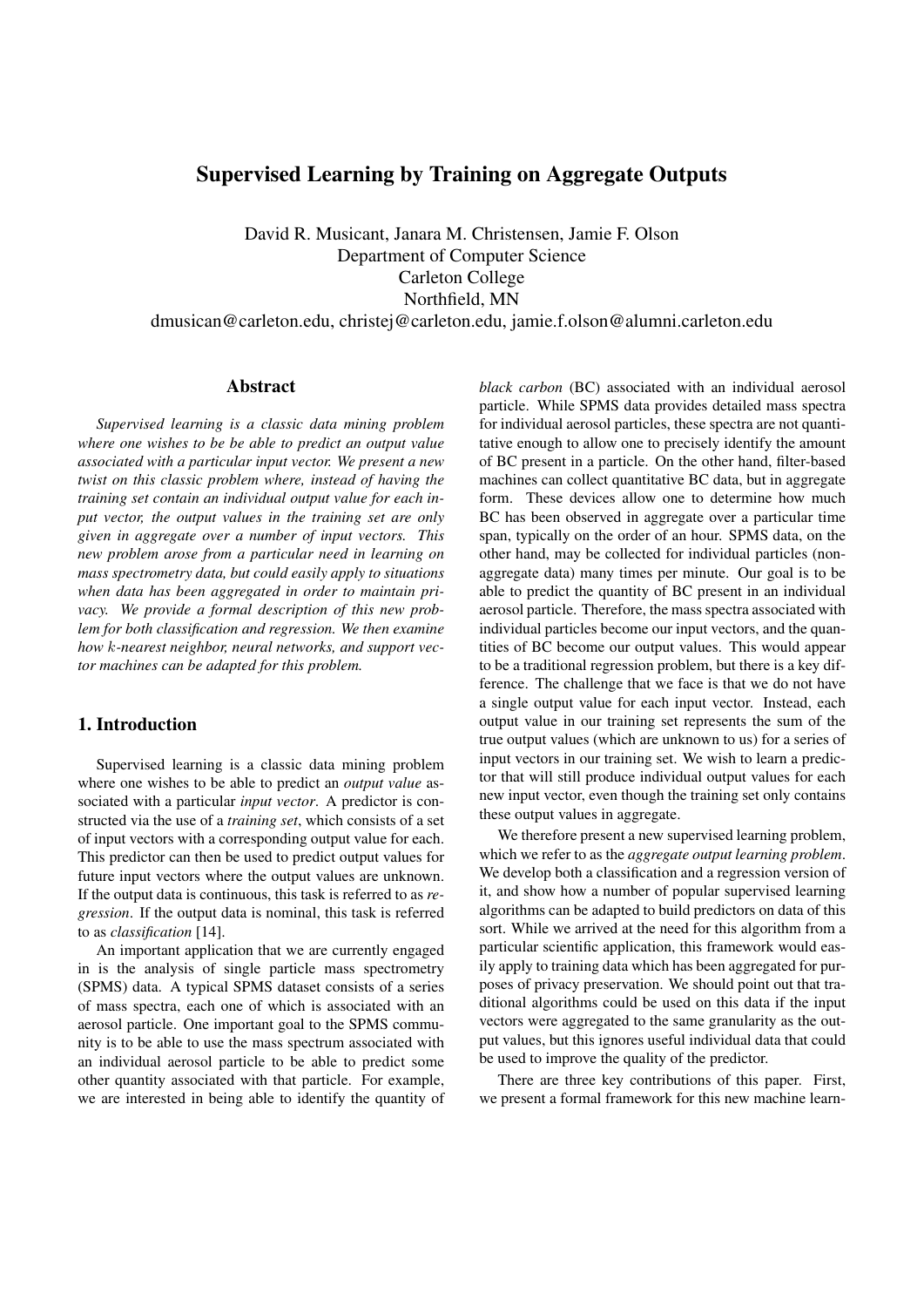ing problem. Second, we adapt three classic algorithms, namely k-nearest neighbor, neural networks, and support vector machines, for use under this scenario and show that they perform the task well. Finally, as this new machine learning problem does not seem to have been considered before, this paper opens up research opportunities for the adaptation of other popular algorithms or invention of new ones to help solve this problem.

In the next section, we examine previously related work on this subject. We then follow it by precisely defining the aggregate output learning problem, and then present the details for how a number of standard supervised learning algorithms can be adapted to work for this problem. Finally, we present experiments on a number of datasets to show the efficacy of our approach.

### 2. Previous Work

The aggregate output learning problem certainly bears some similarities with other well-known learning problems, but has significant differences as well. The unsupervised learning problem has no output values at all, whereas the supervised learning problem has a distinct output value for each individual input vector in the training set [9, 18, 20]. Semi-supervised learning [2, 3] describes a scenario somewhat between the two, where some of the input vectors have associated output values (as in supervised learning), but others do not (as in unsupervised learning). This is rather distinct from our aggregate output learning problem where *all* input vectors are associated with an output value, but multiple input vectors map to the same output value which represents the sum of the actual (unknown) output values. Moreover, our problem is different from the others described above in that the granularity of the output values is different in the training set than in the test set. In the training set, output values are aggregated over multiple input vectors. In the test set, each input vector has its own output value.

Other forms of aggregate learning seem to have been examined, though they differ from the form we discuss here. Arminger et. al. propose using log-linear models to disaggregate data with a similar model to ours, but their framework is based on the idea of filling in missing data in the training set. Their approach does not seem to generalize easily to a test set [1]. McGrogan et. al. consider an approach where the training set contains an individual output value for each input vector, but this output value is an aggregate over multiple measurements [13]. Yang et. al. look at learning with aggregates only in order to preserve privacy [21]. An approach by Chen et. al. examines learning from multiple aggregate tables each derived from an underlying common dataset [4]. This probabilistic approach is different from our scenario in this paper in that we do not assume that the input vectors within an individual aggregation collection

| Age | Income        | Weight | Savings?  |
|-----|---------------|--------|-----------|
| 50  | 75000         | 220    |           |
| 30  | 56000         | 180    | 1,900,000 |
| 50  | 60000         | 170    |           |
| 48  | 40000         | 150    |           |
| 22  | 45000         | 160    |           |
| 25  | 50000         | 180    | 400,000   |
| 23  | 38000         | 165    |           |
| 24  | 61000         | 190    |           |
|     |               |        |           |
| Age | <b>Income</b> | Weight | Savings?  |
| 40  | 48000         | 170    | ?         |
| 29  | 60000         | 180    | ?         |
| 57  | 18000         | 195    | ?         |

**Table 1. Sample regression training and test sets. In the training set, output values are known only in aggregate.**

share feature values. This last difference also contrasts our approach with a number of ideas from the statistical literature such as iterative proportional fitting [12].

We now move on to provide a formal framework for the problems that we consider.

### 3. Problem Formulations

### 3.1. Regression

Table 1 shows a sample dataset for this framework. Suppose that we are given a training set that consists of input vectors  $\{x_{ci}\}$ , where each  $x_{ci}$  has an *unknown* real-valued output value  $y_{ci}$ . We are given, however, a set of aggregate output values  $y_c$ , where we know that for a fixed  $c$ ,  $y_c = \sum_i y_{ci}$ . (The subscript c indicates an aggregate collection, and the subscript  $i$  identifies a particular data point within that collection.) The goal is the same as for the traditional regression problem. We wish to learn a predictor  $f$ , using the training set only, that performs well on unseen test data drawn from the same source. In other words, for a test input vector x with output value y, we desire  $f(\mathbf{x}) \approx y$ . (The precise criterion varies with the learning algorithm.) Note that f operates on a single input vector and produces a single output value, though the training set contains output values aggregated over multiple input vectors. The test set contains unaggregated output values.

### 3.2. Classification

Though regression is perhaps the more natural approach for thinking about the aggregate output learning problem, we present a classification version of it as well.

First, we point out that the traditional classification problem, in general, allows each input vector to belong to one of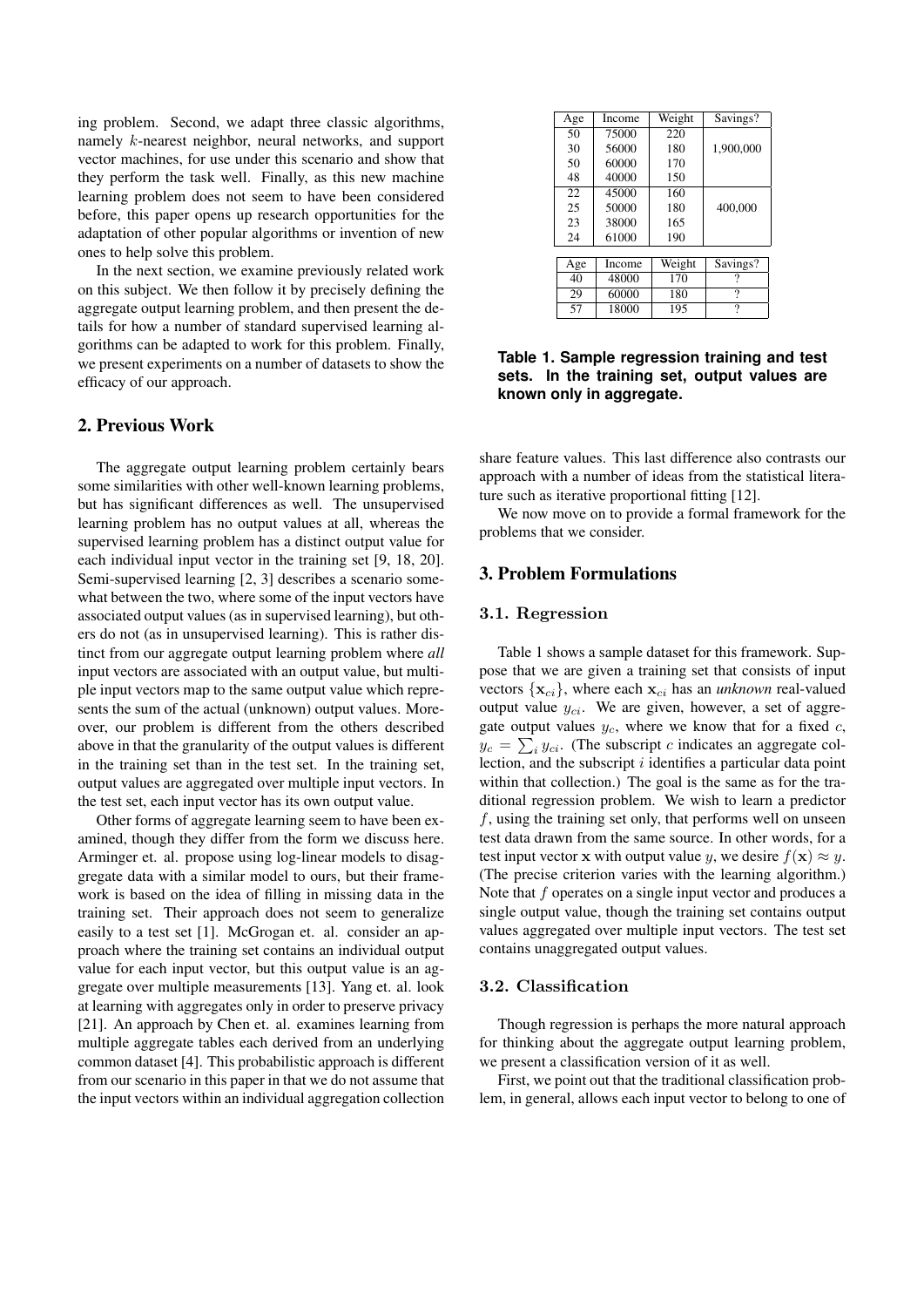| Age | Income | Weight | Beer over Wine? |
|-----|--------|--------|-----------------|
| 50  | 75000  | 220    |                 |
| 30  | 56000  | 180    | 3 Yes           |
| 50  | 60000  | 170    | $1$ No          |
| 19  | 2000   | 150    |                 |
| 32  | 60000  | 160    |                 |
| 35  | 90000  | 180    | 1 Yes           |
| 60  | 85000  | 165    | $3$ No          |
| 53  | 92000  | 190    |                 |
|     |        |        |                 |
| Age | Income | Weight | Beer over Wine? |

| $\cdots$ |       | 1121 | 100010010111100 |
|----------|-------|------|-----------------|
| 40       | 48000 | 70   |                 |
| 29       | 60000 | 180  |                 |
| 57       | 18000 | 195  |                 |

## **Table 2. Sample classification training and test sets. In the training set, classifications are known only in aggregate.**

an arbitrary number of classes. We constrain ourselves in this paper to the binary classification problem, where each input vector belongs to one of two possible classes.

Table 2 shows a sample dataset for our framework. Suppose that we are given a training set of input vectors where each has an *unknown* output value (also known as the class label). This output value is a "yes" or a "no," depending on to which class its corresponding input vector belongs. The training set is divided into collections of input vectors where aggregate output values are known for each collection. More precisely, we suppose that our training set consists of input vectors  $x_{ci}$ , where the subscript c indicates to which collection the input vector belongs, and the subscript  $i$  identifies a particular input vector within that collection. We further suppose that we are given a set of aggregate output values  $y_c$  and  $\bar{y}_c$ , where for an individual collection c,  $y_c$ is the number of "yes" values and  $\bar{y}_c$  is the number of "no" values. The goal is the same as for the traditional classification problem. We wish to learn a predictor  $f$ , using the training set only, that performs well on unseen test data presumably drawn from the same source. In other words, for a set of test input vectors  $\{x_i\}$  with unknown output values  $\{y_i\}$ , we desire  $f(\mathbf{x}_i) = y_i$  often. (The precise definition of "often" varies with the learning algorithm.) Note that f operates on a single input vector and produces a single output value, though the training set contains output values aggregated over multiple input vectors.

### 4. Algorithm Updates

We now describe in detail how three popular supervised learning techniques can be updated for the aggregate output learning problem, for classification and regression scenarios. k-nearest neighbor is an exceedingly simple algorithm to use, and its adaptation is similarly straightforward. Support vector machines require the formulation of a quadratic programming optimization problem, and so we present new reformulations of these optimization problems to address our scenario. Neural networks traditionally use the backpropagation algorithm [14, 17] to find the local minimum for a quadratic loss optimization problem. We present modifications to the classic backpropagation algorithms to handle our new problem, and similarly show how radial basis networks can be adapted for the regression problem.

In each case, we present classification first, then regression. This is for purposes of readability: for most algorithms, the classification approaches are more well known. However, for our particular application (described in Section 1), the regression problem is more critical.

It should be noted that we make no claims that these new approaches are optimal techniques for solving the aggregate output learning problem. We believe that one of the main contributions of this paper is the formulation of this new problem for the community as well as for our particular application, and therefore we present a first effort at solving this problem via modifications to traditional algorithms.

### 4.1. k-Nearest Neighbor: Classification

The k-nearest neighbor algorithm is a remarkably simple yet effective approach for classification [9, 18, 20]. The algorithm requires the choice of a parameter  $k$ , representing the number of neighbors to be used, and a distance metric for quantifying the difference between input examples. In the traditional supervised learning approach, for a particular test input vector its  $k$  nearest neighbors in the training set are determined. As each of these nearest neighbors already has an output value, the test point is assigned the output value represented by a majority of the nearest neighbors.

Our adaptation of  $k$ -nearest neighbor, in both the classification and regression case, is exceedingly straightforward and perhaps obvious. We present it here as an instructive example to help reinforce our general approach before addressing the more complex algorithms. We also present it for experimental comparison purposes.

For the classification version of the aggregate output learning problem, for a particular test input vector one can find a set of  $k$  nearest neighbors in the training set in precisely the same way as one does for the traditional algorithm. The difference is that each nearest neighbor  $x_{ci}$  belongs to a set of training input vectors for which only an aggregate  $y_c$  and  $\bar{y}_c$  is known. We resolve this by creating an artificial output value for each nearest neighbor  $x_{ci}$ , which is defined as the proportion of "yes" classifications for the entire collection to which it belongs. In other words, if we define  $n_c$  to be the number of input vectors  $x_{ci}$  in aggregate collection  $c$ , we define for each input vector  $x_{ci}$  an artifi-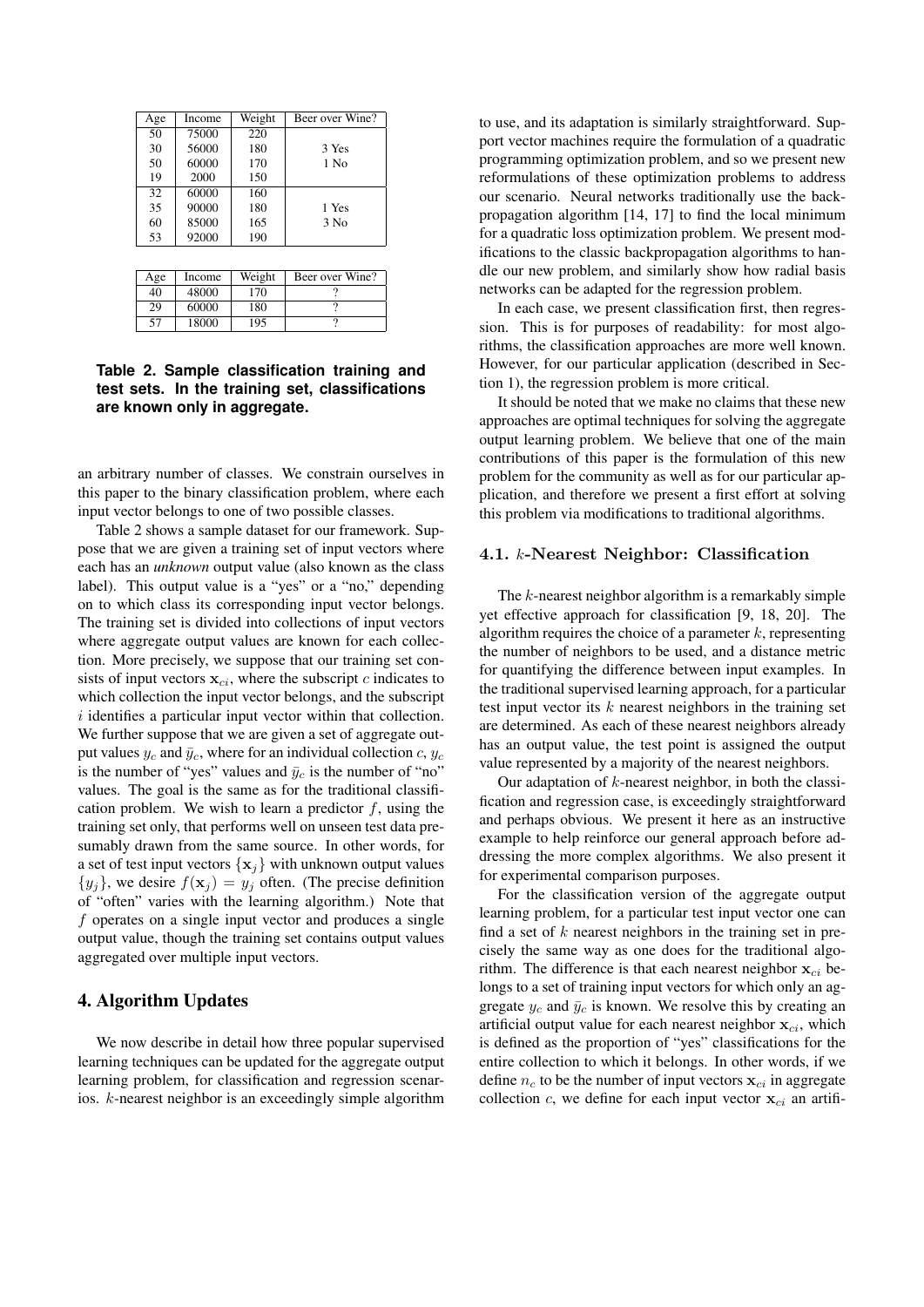cial output value of  $\tilde{y}_{ci} = \frac{y_c}{n_c}$ . We then average  $\tilde{y}_{ci}$  over all  $k$  nearest neighbors to produce our estimated  $y$  for our test point. If this is greater than one-half, we classify the test point as a "yes"; otherwise, we classify it as a "no." Note that if one has knowledge that leads one to believe that the test set has a different ratio of "yes" to "no" than the training set does, one can change the threshold accordingly.

This approach is mathematically equivalent to thinking of "yes" as a 1, "no" as a 0, and applying the regression technique described below.

#### 4.2. k-Nearest Neighbor: Regression

The k-nearest neighbor algorithm can also be used for traditional regression problems. Instead of using a majority rule amongst the neighbors, the output values from all nearest neighbors are averaged together.

Adapting the regression form of k-nearest neighbor for our aggregate output learning problem is quite similar to the adaptation we do for classification. Again, we point out that  $k$ -nearest neighbor is a particularly simplistic approach: we demonstrate this for instructional purposes before proceeding to more complex algorithms. For a particular test input vector one can find a set of  $k$  nearest neighbors in the training set in precisely the same way as one does for the traditional algorithm. The difference is that each nearest neighbor  $x_{ci}$  belongs to a set of training input vectors for which only an aggregate  $y_c$  is known. We resolve this by creating an artificial output value for each nearest neighbor  $x_{ci}$ , which is defined as the average of the output value across the entire aggregate collection to which it belongs. In other words, if we define  $n_c$  to be the number of input vectors  $\mathbf{x}_{ci}$ in aggregate collection  $c$ , we define an artificial output value  $\tilde{y}_{ci} = \frac{y_c}{n_c}$ . We then average  $\tilde{y}_{ci}$  over all k nearest neighbors to produce our estimated  $y$  for our test point.

This approach is mathematically equivalent to preprocessing the training set by assigning to each point an output value equal to the average output value for its aggregate collection, and proceeding with the traditional  $k$ -nearest neighbor algorithm. A considerable deficiency with using  $k$ -nearest neighbor in this way is that the algorithm does not allow the learner flexibility in distributing the aggregate output value for a collection unevenly throughout the points in that collection. This issue is addressed well, however, by our neural network and support vector machine approaches.

#### 4.3. Neural Network: Classification

We first describe the traditional neural network for classification [14, 17] to establish our notation. We will be changing some of the notation that we used in the k-nearest neighbor case as we define the neural networks, as our primary goal is to make each algorithm as simple and understandable as possible. We are given an input vector x, where  $x_i$  represents the *i*-th component of the vector x. Each input dimension connects to a series of hidden nodes with weights  $w_{ij}$ . An activation function  $q(\cdot)$ , typically a sigmoid in practice, is used to process the output of each node. The output of each hidden node is denoted as  $a_i$ . Each hidden node, in turn, connects to a series of output nodes with weights  $v_{ik}$ . The output from each output node  $o_k$  is similarly preprocessed with the same activation function  $g(\cdot)$ . A sigmoid typically has a constant threshold parameter. We adopt the usual strategy of representing that parameter via an artificial input dimension of constant value [14, 17]. More precisely, the output for a particular output node  $o_k$  is determined as  $o_k = g(\sum_j v_{jk} a_j)$ , and the output for a particular hidden node  $a_j$  is determined as  $a_j = g(\sum_i w_{ij} x_i)$ .

For the aggregate output learning problem, we wish to retain this traditional neural network. The test set will consist of individual points, so a network of this form makes sense. The training procedure must differ, however, since the training set contains outputs for aggregate collections instead of for individual points. We therefore derive an update to the traditional backpropagation algorithm [14, 17].

The traditional backpropagation algorithm requires, for a particular input vector  $x$ , the comparison of an output  $o_k$ with the actual output  $y_k$ . Neural networks allow for multiple outputs, which we have not addressed in our framework or other algorithms in this paper. Since including multiple outputs is straightforward for neural networks, we leave this possibility in as we work though our derivations. We therefore define  $y_k$  to be the k-th desired output. The key difference we face from the traditional approach is that we only have an output  $y_k$  for an aggregate collection that contains a number of input vectors. For a particular aggregate collection, we will use the notation  $x_{\ell i}$  to represent the  $\ell$ th input vector's  $i$ -th component. Similarly, we represent the output of each hidden node for each input vector as  $a_{\ell j} = g(\sum_i w_{ij} x_{\ell i})$ , and output k for an entire aggregate collection as  $o_k = \sum_{\ell} g(\sum_j v_{jk} a_{\ell j})$ . This is similar to the traditional approach, but the presence of the summation over the subscripts  $\ell$  requires us to develop modifications to backpropagation to handle this new learning problem.

In order to determine the optimal weights, we start with the output layer. For a particular aggregate collection, the error is defined as:

$$
E = \frac{1}{2} \sum_{k} (y_k - \sum_{\ell} g(\sum_{j} v_{jk} a_{\ell j}))^2 = \frac{1}{2} \sum_{k} e_k^2 \quad (1)
$$

where we define  $e_k$  to be the difference between the expected output and the actual. Denoting fixed indices by capital letters, we find the gradient by taking the partial derivative with respect to a particular weight  $v_{JK}$  as:

$$
\frac{\partial E}{\partial v_{JK}} = -e_K \sum_{\ell} \frac{\partial}{\partial v_{JK}} g(\sum_j v_{jK} a_{\ell j})
$$
  
=  $-e_K \sum_{\ell} g'(\sum_j v_{jK} a_{\ell j}) a_{\ell J}$  (2)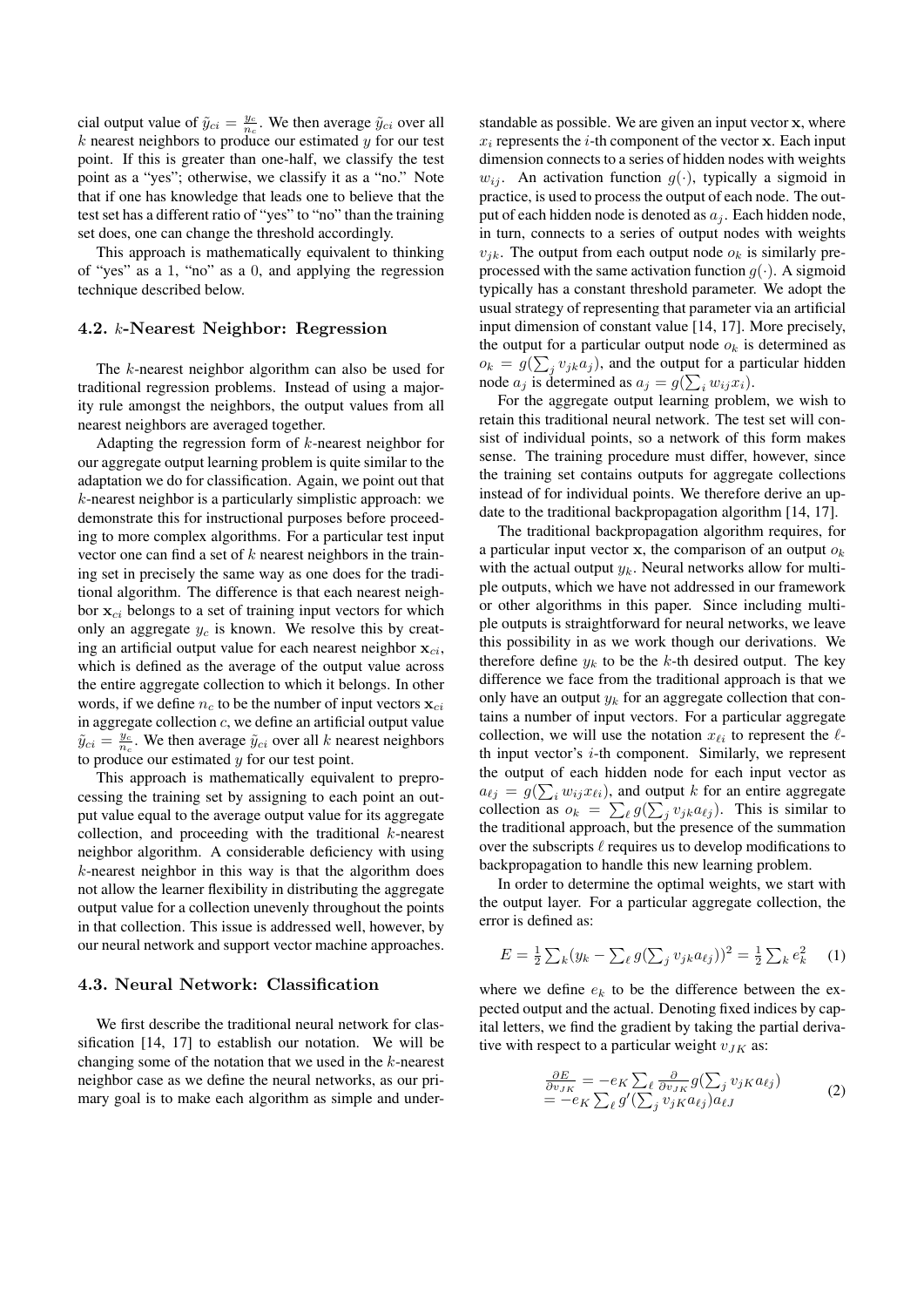We therefore define the propagation update rule for  $v_{JK}$  as:

$$
v_{JK} := v_{JK} + \alpha e_K \sum_{\ell} g'(\sum_j v_{jK} a_{\ell j}) a_{\ell J} \qquad (3)
$$

where  $\alpha$  is a learning rate parameter [17]. Similarly, we can derive an update rule for each weight  $w_{IJ}$  as:

$$
\frac{\partial E}{\partial w_{IJ}} = -\sum_{k} \left[ e_{k} \sum_{\ell} \frac{\partial}{\partial w_{IJ}} g(\sum_{j} v_{jk} a_{\ell j}) \right]
$$
\n
$$
= -\sum_{k} \left[ e_{k} \sum_{\ell} g'(\sum_{j} v_{jk} a_{\ell j}) \frac{\partial}{\partial w_{IJ}} \sum_{j} v_{jk} a_{\ell j} \right]
$$
\n
$$
= -\sum_{k} \left[ e_{k} \sum_{\ell} g'(\sum_{j} v_{jk} a_{\ell j}) \frac{\partial}{\partial w_{IJ}} \sum_{j} v_{jk} g(\sum_{i} w_{ij} x_{\ell i}) \right]
$$
\n
$$
= -\sum_{k} \left[ e_{k} \sum_{\ell} g'(\sum_{j} v_{jk} a_{\ell j}) \frac{\partial}{\partial x_{jj}} \sum_{j} v_{jk} g'(\sum_{i} w_{ij} x_{\ell i}) \frac{\partial}{\partial w_{IJ}} \sum_{j} w_{ij} x_{\ell i} \right]
$$
\n
$$
= -\sum_{k} \left[ e_{k} \sum_{\ell} g'(\sum_{j} v_{jk} a_{\ell j}) v_{Jk} g'(\sum_{i} w_{ij} x_{\ell i}) x_{\ell I} \right]
$$
\n(4)

We therefore define the propagation update rule for  $w_{IJ}$  as

$$
w_{IJ} := w_{IJ} + \alpha \sum_k [e_k \sum_{\ell} g'(\sum_j v_{jk} a_{\ell j})
$$
  
 
$$
\times v_{Jk} g'(\sum_i w_{iJ} x_{\ell i}) x_{\ell I}]
$$
 (5)

With these update rules, we proceed in a similar fashion to traditional neural network backpropagation. For each aggregate collection, we determine the output from the neural network for each point, aggregate, and compare with the expected output for that collection. The backpropagation update rules then indicate how to update the weights. We iterate over the dataset repeatedly until the error changes by less than a predefined threshold. The key difference between these update rules and the traditional ones is the appropriate usage of the summations over  $\ell$ , which represent the multiple points in an aggregate collection.

We note that in contrast with the  $k$ -nearest neighbor approach described earlier, this approach does not require the total aggregate output for each collection to be averaged evenly across that collection in some fashion. Instead, this approach only attempts to constrain the total output across a collection to approximate that in the training set.

#### 4.4. Neural Network: Regression

In order to use neural networks for regression, we adopt the radial basis function network approach [10]. In this scenario, under the traditional approach we are given an input vector x, where  $x_i$  represents the *i*-th component of the vector x. Each input dimension connects to a series of hidden nodes with weights  $w_{ij}$ . The output of each hidden node (denoted as  $a_i$ ) is the distance between the input vector x and the associated weights  $w_{.j}$ , post-processed by a radial basis function. A linear combination of the outputs from the hidden nodes (with weights  $v_j$ ) yields the output from the network. We adopt the usual strategy of representing the threshold term in this linear combination via an additional hidden node that always outputs a value of 1 [14].

More precisely, the output  $o$  associated with a particular input vector **x** is determined as  $o = \sum_j v_j a_j$ , where the

output for a particular hidden node  $a_i$  is determined as

$$
a_j = e^{-\frac{\sum_i (x_i - w_{ij})^2}{2\sigma^2}}
$$
 (6)

where  $\sigma$  is a parameter. For the aggregate output learning problem, we wish to use this same network structure. As in the classification case, the test set will consist of individual points, so a network of this form makes sense. The training procedure must be reexamined, however, since the training set contains outputs for aggregate collections instead of for individual points.

The traditional approach for training RBF networks is to first choose the weights for the hidden nodes via a clustering algorithm. The output of each hidden node is effectively a measure of how close an input vector is to the point represented by the weights for that node. Therefore, choosing hidden nodes whose weights represent "prototypes" for points in the training set makes sense [10]. This means that this stage of the training process does not need to change at all for our aggregate output learning problem: the difference in our training set and a traditional one lies in the fact that the output values are aggregated, but not the input vectors. It is precisely because clustering is an *unsupervised* procedure that we can leverage it unchanged.

The second stage of training an RBF network, once the weights for the hidden nodes have been determined, is to find optimal values for the weights  $v_j$ . We seek to minimize the error over all aggregate collections. This total error can be represented as

$$
E = \frac{1}{2} \sum_{c} (y_c - \sum_{\ell \in c} \sum_{j} v_j a_{\ell j})^2
$$
 (7)

where  $y_c$  is the output value for aggregate collection c,  $a_{ij}$ is the output from hidden node  $a_i$  associated with the  $\ell$ th input vector in aggregate collection  $c$ , and (with a slight abuse of notation),  $\ell \in c$  represents the indices of the data associated with aggregate collection c. The summation over c is understood to run over all aggregate collections.

The weights from the first layer of the network remain fixed, so the terms  $y_c$  and  $a_{\ell j}$  in the above error are fixed. Optimizing for the best values of  $v_j$  is therefore a straightforward unconstrained quadratic optimization problem.

As in the classification case, this new version of an RBF is quite similar to the traditional methodology, and the algorithms for using it are similar. But again, it should be pointed out that this new approach differs from the original in that it does not constrain the output from each individual input vector to match a predetermined output, but rather constrains sums of the outputs from collections of input vectors to match given training set values.

### 4.5. SVM: Classification

In developing an SVM approach for solving the classification version of the aggregate output learning problem,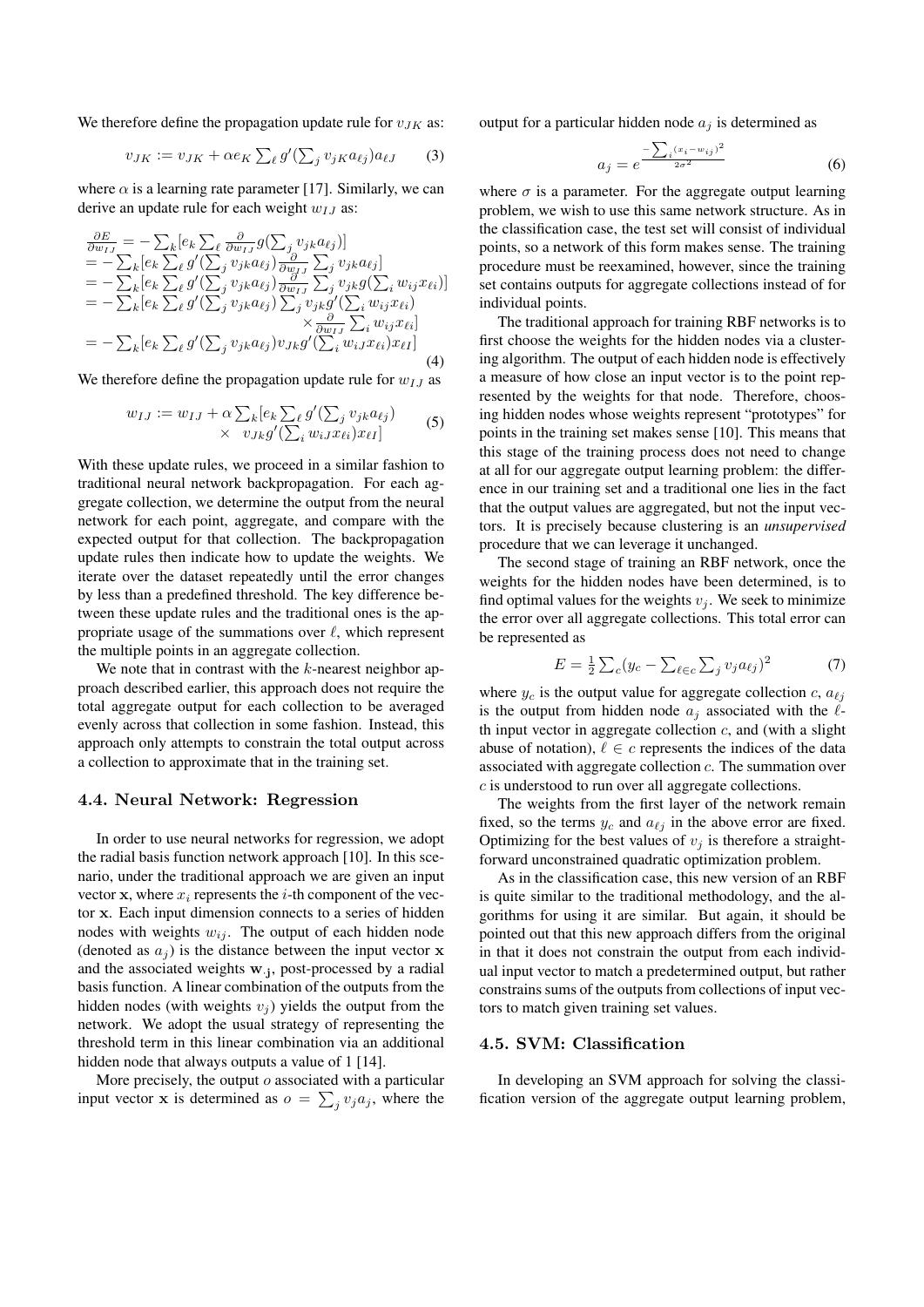we observe that the problem is similar in some ways to the *semi-supervised learning problem* [2, 3]. The semisupervised learning problem consists of both labeled and unlabeled training data, and the goal is to use the unlabeled data to improve classification accuracy over using just labeled data. In our problem, none of the data is labeled individually, but a count of the number of labels of each type is provided for each aggregate set. These two problems are not the same, but work by Bennett and Demiriz on the semisupervised problem [2] yields insights on how to appropriately adapt linear SVMs for use with unlabeled data. Our approach heavily leverages their ideas. Therefore, we only consider linear support vector machines in this work.

We again shift our notation slightly for clarity of exposition. The standard SVM for classification [6, 19] is

$$
\min_{\left(\mathbf{w},b,\boldsymbol{\xi}\geq0\right)} \quad \frac{1}{2}||\mathbf{w}||_2^2 + C\sum_i \xi_i
$$
\n
$$
\text{s.t.} \quad y_i(\mathbf{w}\cdot\mathbf{x}_i - b) + \xi_i \quad \geq \quad 1 \tag{8}
$$

where the subscript i ranges over all training rows,  $x_i$  represents a particular training input vector, and the vector w and scalar b represent the coefficients of the separating hyperplane.  $\xi_i$  is a measure of the error associated with the output from input vector  $x_i$ , and C is a user chosen parameter that balances the tradeoff of accuracy against overfitting.  $y_i$  is a 1 or a  $-1$ , depending on to which class the training

For the aggregate output learning problem, we do not know to which class each training point belongs. We do know how many points from each class that there are supposed to be in each aggregate collection, though. Therefore, similar to Bennett and Demiriz [2], we modify the above quadratic program to the following mixed integer program. Here, we use the indicator variable  $d_i$  to be a 1 if the point is in class 1 and 0 if the point is in class  $-1$ :

$$
\min_{\left(\mathbf{w},b,\boldsymbol{\xi}\geq0,\mathbf{z}\geq0,\boldsymbol{\eta}_c\right)}\quad \frac{1}{2}||\mathbf{w}||_2^2 + C\sum_i(\xi_i+z_i) + D\sum_c\eta_c
$$
\ns.t. 
$$
\mathbf{w}\cdot\mathbf{x}_i - b + \xi_i + M(1-d_i) \geq 1
$$
\n
$$
-(\mathbf{w}\cdot\mathbf{x}_i - b) + z_i + Md_i \geq 1
$$
\n
$$
-\eta_c \leq y_c - \sum_{l\in c}d_l \leq \eta_c
$$
\n(9)

The constant  $M$  is chosen to be sufficiently large so that if  $d_i = 0$ , then  $\xi_i = 0$  satisfies the first constraint. Similarly, if  $d_i = 1$ , then  $z_i = 0$  satisfies the second constraint.  $\xi_i$ and  $z_i$  represent the misclassification errors for each point, measured as a traditional SVM would. In this case, however, since we do not know in advance to which class each point belongs, the error is effectively taken to be the minimum error for either of the two classes. The subscript  $c$  is used to represent an individual aggregate collection;  $\ell \in c$ represents the indices of all input vectors associated with collection  $c$ , and  $y_c$  represents the actual number of points associated with class 1 for collection c. The term  $\eta_c$  works to ensure that the number of points assigned to each class is consistent with the aggregates provided for the training set.  $\eta_c$  is the difference between the predicted and the actual count of the number of points in class 1 for an aggregate collection c. We therefore sum this error over all points and add it to the objective function, multiplying it by a parameter  $D$  to balance the importance of matching the desired aggregate accuracy level for each collection.

The solution to this optimization problem can be found via any mixed integer quadratic programming solver. This approach is somewhat slow, however, and we acknowledge that a faster algorithm can likely be constructed. For example, the semi-supervised work by Bennett and Demiriz was sped up in two fashions. First, they used the popular substitution of  $||w||_1$  instead of  $\frac{1}{2}||w||_2^2$  in the objective function. This transforms this mixed integer quadratic program into a mixed integer linear program. Furthermore, Fung and Mangasarian [8] reformulated this problem as a concave minimization problem and used a successive linear approximation algorithm. Such an approach might work here as well. That is outside the scope of this particular paper, however, whose role is to present the framework for our new learning problem and to look at some initial efforts in solving it. We have therefore chosen to present a formulation as similar as possible to traditional SVMs. Nonetheless, leveraging approximation approaches similar to the ones described above would be worthy of examining in future work.

### 4.6. SVM: Regression

Developing a version of support vector regression (SVR) for the aggregate output learning problem is considerably simpler than for classification. The standard linear SVR approach [6, 19] is expressed as:

$$
\min(\mathbf{w}, b, \xi \ge 0, \mathbf{z} \ge 0) \quad \frac{1}{2} ||\mathbf{w}||_2^2 + C \sum_i (\xi_i + z_i)
$$
  
s.t. 
$$
\mathbf{w} \cdot \mathbf{x}_i + b - y_i \le \varepsilon + \xi_i
$$

$$
y_i - \mathbf{w} \cdot \mathbf{x}_i - b \le \varepsilon + z_i
$$
(10)

where the subscript *i* represents a particular training set row, x<sup>i</sup> represents a particular training input vector, and the vector w and scalar b represent the coefficients of the regression surface.  $y_i$  represents the desired output value for each input vector.  $\xi_i$  and  $z_i$  serve to measure how far the predicted output value is from the actual; the optimization problem ensures that for each *i*, either  $\xi_i$  or  $z_i$  is zero depending on whether the predicted value is too small or too large.  $C$  is a user chosen parameter that balances the tradeoff of accuracy against overfitting, and  $\varepsilon$  is a user chosen parameter representing the size of the "zone of insensitivity" within which errors do not contribute.

The aggregate output version of SVR does not have an individual  $y_i$  for each input vector  $x_i$ . Instead, each aggregate collection contains an individual aggregate output value  $y_c$ . Therefore, we can modify the SVR formulation to constrain (with slack) the outputs from all points within an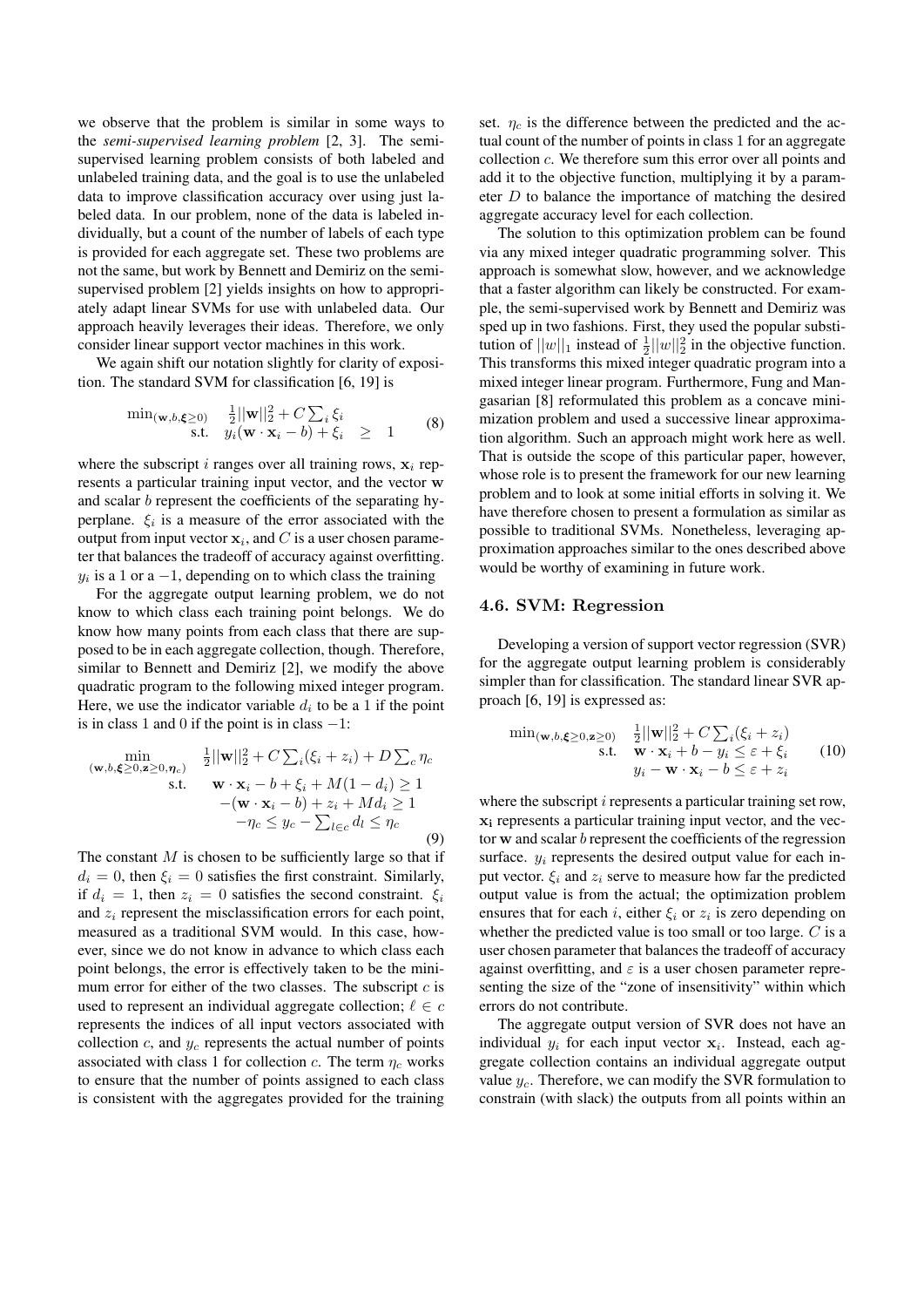|           | randomness |      |      |      |      |      |      |  |  |
|-----------|------------|------|------|------|------|------|------|--|--|
| size      | 0          | 25   | 50   | 100  | 200  | 500  | 2000 |  |  |
|           | auto-mpg   |      |      |      |      |      |      |  |  |
| 2         | 0.15       | 0.22 | 0.23 | 0.32 | 0.36 | 0.46 | 0.40 |  |  |
| 5         | 0.15       | 0.24 | 0.31 | 0.47 | 0.63 | 0.70 | 0.75 |  |  |
| 10        | 0.15       | 0.26 | 0.33 | 0.52 | 0.72 | 0.85 | 0.90 |  |  |
| 20        | 0.15       | 0.27 | 0.35 | 0.57 | 0.83 | 0.92 | 0.95 |  |  |
|           | housing    |      |      |      |      |      |      |  |  |
| 2         | 0.25       | 0.28 | 0.32 | 0.41 | 0.47 | 0.50 | 0.51 |  |  |
| 5         | 0.25       | 0.30 | 0.38 | 0.53 | 0.70 | 0.80 | 0.79 |  |  |
| 10        | 0.25       | 0.32 | 0.41 | 0.58 | 0.77 | 0.89 | 0.88 |  |  |
| 20        | 0.25       | 0.33 | 0.43 | 0.60 | 0.81 | 0.93 | 0.94 |  |  |
| cpu-small |            |      |      |      |      |      |      |  |  |
| 2         | 0.25       | 0.31 | 0.37 | 0.40 | 0.52 | 0.50 | 0.52 |  |  |
| 5         | 0.26       | 0.34 | 0.43 | 0.60 | 0.76 | 0.76 | 0.76 |  |  |
| 10        | 0.29       | 0.38 | 0.48 | 0.73 | 0.88 | 0.88 | 0.87 |  |  |
| 20        | 0.42       | 0.52 | 0.63 | 0.82 | 0.92 | 0.95 | 0.95 |  |  |

**Table 3. MSE for three datasets using aggregate** k**-nearest neighbor algorithm.**

aggregate collection to sum to the appropriate total:

$$
\min(\mathbf{w}, b, \xi \ge 0, \mathbf{z} \ge 0) \quad \frac{\frac{1}{2}||\mathbf{w}||_2^2 + C\sum_{c}(\xi_c + z_c)}{\text{s.t.} \quad \sum_{\ell \in c} (\mathbf{w} \cdot \mathbf{x}_{\ell} + b) - y_c \le \varepsilon + \xi_c} \ny_c - \sum_{\ell \in c} (\mathbf{w} \cdot \mathbf{x}_{\ell} + b) \le \varepsilon + z_c
$$
\n(11)

The subscript  $c$  is used to represent an individual aggregate collection;  $\ell \in c$  represents the indices of all input vectors associated with collection c.

As in the classification case, this quadratic program can be solved by any off-the-shelf quadratic programming solver. Considerably faster algorithms for SVR are well known [5, 16], and so one or all of them might be adaptable to work with our formulation here. Similarly, our approach could likely be adapted to work with nonlinear SVMs.

### 5. Experimental Results

The main contributions of this paper are in proposing our new machine learning problem, and in posing some initial attempts at solving it. All three of the algorithms proposed here are natural generalizations of well-known algorithms, namely variations to k-nearest neighbor, neural networks, and support vector machines. Each of these new variations applies exactly the same philosophy to the aggregate output learning problem that the original algorithms do to the traditional supervised learning problem. In some sense, it is somewhat unclear as to what purpose experiments would serve. Since we pose a new learning problem, there are no other algorithms in the literature which are appropriate for comparison purposes. We can compare these algorithms with each other, but it is well known that different algorithms perform better on different datasets. However, we do see (at least for regression) a simpler "experimental control" technique which might be appropriate for comparison purposes, which we describe later. We therefore focus our experiments on the regression case, especially as this is the one which is most appropriate for our application.

Since we are unable at the moment to release our SPMS data, we present in this paper data from three well-known publicly available datasets. The first, *auto-mpg* [15], predicts miles per gallon based on seven variables including cylinders, origin, model year, and acceleration. Although the dataset included a car name variable, we ignored it because it was not numeric. The second dataset, *housing* [15] is the classic "Boston Housing Data." This dataset is used to predict the median value of owner-occupied homes in Boston based on thirteen variables including the crime rate, the non-retail business acreage, the average number of rooms, and so on. The final dataset, *cpu-small* [7], measures the portion of time  $(\%)$  that cpus run in user mode based on fourteen variables. Variables include number of reads between system memory and user memory, number of writes between system memory and user memory, number of system read calls per second, and so on. There were 398 instances in the auto-mpg dataset, 506 in the housing dataset, and 300 in the cpu-small dataset (we chose a small subset of size 300 from the original, which had 8192 examples).

None of the above datasets have aggregate outputs. They are traditional regression datasets in that they contain an output value for each input vector. Therefore, we use them for experiments by creating aggregate training sets. After separating training data from test data under a crossvalidation framework, we group together multiple input vectors in the training set and aggregate their output values together. This transforms the training set into one appropriate for the aggregate output learning problem, and leaves us with a traditional test set for measuring success. This technique for creating artificial aggregate datasets gives us the capability to run multiple experiments, each with different characteristics. Specifically, we vary the dataset in two different ways, each of which could potentially influence the performance of an aggregate output learning algorithm.

First, we vary the *size* of the aggregate sets, i.e., the number of rows in the original dataset whose outputs are summed to form each aggregate set. For the traditional supervised learning problem, all aggregate sets are of size 1. Note that the set size is essentially an upper bound on how much information is lost due to aggregation. For simplicity, all aggregate sets that we generate for a particular dataset have the same size (except for possibly the last one).

Second, we vary the amount of *randomness* in the aggregation. In order for us to be able to learn anything from aggregate data, we have been making the assumption that points within an aggregate set are somewhat related. If this assumption were invalid, the problem would seem unsolvable; we would end up with aggregate sets where each col-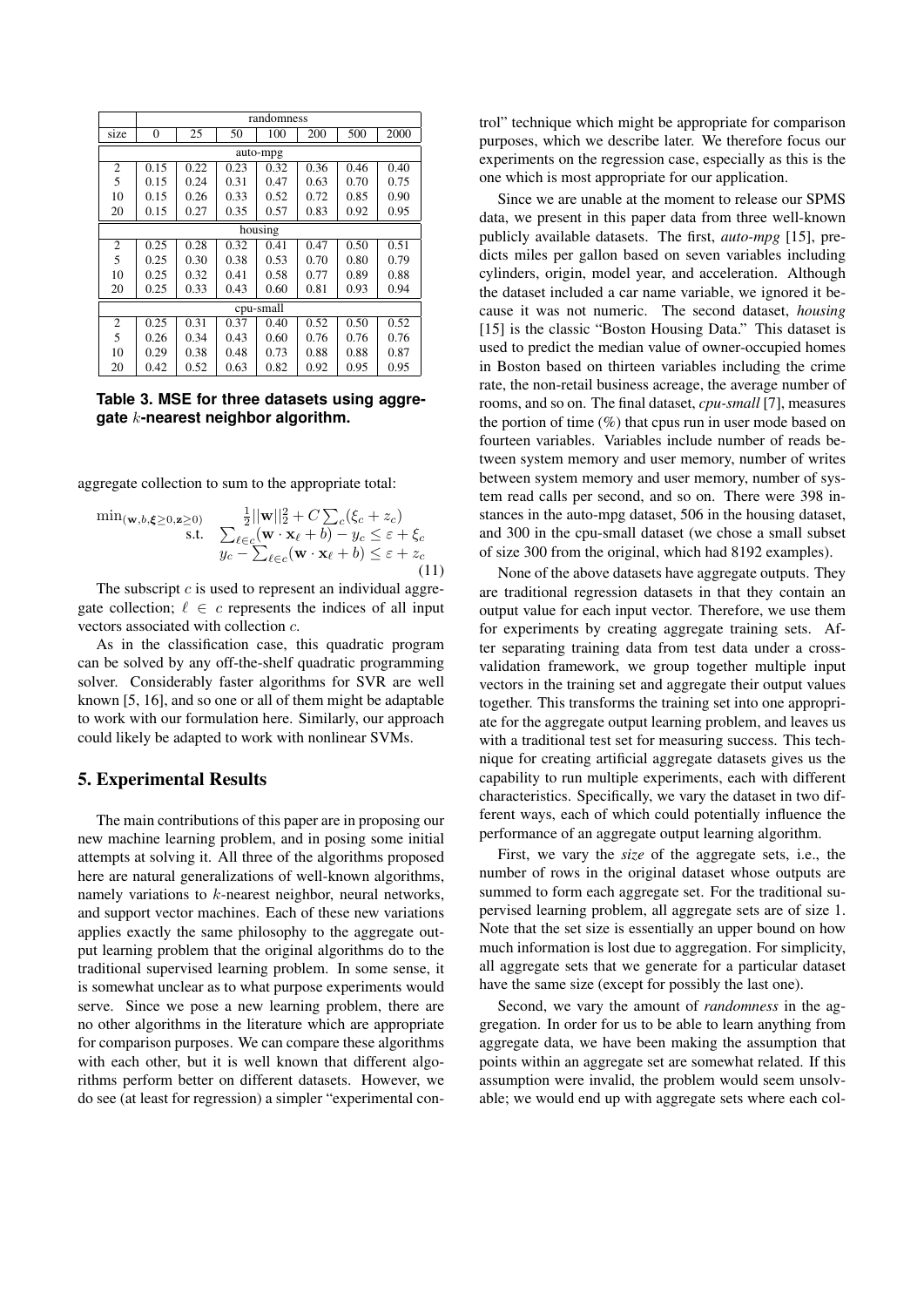|                               | randomness     |                 |                                |      |      |      |      |  |
|-------------------------------|----------------|-----------------|--------------------------------|------|------|------|------|--|
| size                          | $\overline{0}$ | $\overline{25}$ | 50                             | 100  | 200  | 500  | 2000 |  |
| auto-mpg: aggregate algorithm |                |                 |                                |      |      |      |      |  |
| $\overline{2}$                | 0.53           | 0.74            | 0.46                           | 0.48 | 0.50 | 0.74 | 0.59 |  |
| 5                             | 0.41           | 0.74            | 0.64                           | 0.65 | 0.73 | 0.69 | 0.68 |  |
| 10                            | 0.43           | 0.49            | 0.44                           | 0.48 | 0.96 | 0.84 | 1.04 |  |
| 20                            | 0.42           | 0.45            | 0.45                           | 0.74 | 0.81 | 1.04 | 1.02 |  |
|                               |                |                 | auto-mpg: control algorithm    |      |      |      |      |  |
| $\mathbf{2}$                  | 0.56           | 0.76            | 0.52                           | 0.58 | 0.62 | 0.82 | 0.71 |  |
| 5                             | 0.43           | 0.77            | 0.73                           | 0.77 | 0.86 | 0.83 | 0.83 |  |
| 10                            | 0.53           | 0.63            | 0.61                           | 0.73 | 1.01 | 0.92 | 0.90 |  |
| 20                            | 0.51           | 0.52            | 0.61                           | 0.87 | 0.87 | 1.02 | 1.04 |  |
|                               |                |                 | housing: aggregate algorithm   |      |      |      |      |  |
| $\boldsymbol{2}$              | 0.67           | 0.76            | 0.64                           | 0.75 | 0.87 | 0.85 | 0.89 |  |
| 5                             | 0.77           | 0.81            | 0.88                           | 0.94 | 1.02 | 0.87 | 0.90 |  |
| 10                            | 0.76           | 0.80            | 0.84                           | 0.84 | 0.79 | 1.05 | 0.95 |  |
| 20                            | 0.81           | 0.88            | 0.79                           | 0.82 | 0.92 | 1.22 | 1.23 |  |
|                               |                |                 | housing: control algorithm     |      |      |      |      |  |
| $\mathbf{2}$                  | 0.69           | 0.76            | 0.68                           | 0.79 | 0.90 | 0.88 | 0.91 |  |
| 5                             | 0.75           | 0.79            | 0.92                           | 0.96 | 0.95 | 0.91 | 0.92 |  |
| 10                            | 0.81           | 0.77            | 0.92                           | 0.86 | 0.88 | 0.99 | 0.99 |  |
| 20                            | 0.82           | 0.85            | 0.95                           | 0.86 | 0.95 | 1.05 | 1.07 |  |
|                               |                |                 | cpu-small: aggregate algorithm |      |      |      |      |  |
| $\overline{2}$                | 0.86           | 0.87            | 0.93                           | 0.75 | 0.90 | 0.99 | 0.93 |  |
| 5                             | 0.90           | 0.69            | 0.82                           | 0.86 | 0.96 | 0.99 | 1.01 |  |
| 10                            | 0.74           | 0.77            | 0.91                           | 0.89 | 0.94 | 0.97 | 1.06 |  |
| 20                            | 1.01           | 0.68            | 0.74                           | 0.80 | 0.92 | 1.01 | 0.97 |  |
| cpu-small: control algorithm  |                |                 |                                |      |      |      |      |  |
| 2                             | 0.85           | 0.88            | 0.94                           | 0.87 | 0.91 | 1.03 | 0.96 |  |
| 5                             | 0.90           | 0.79            | 0.93                           | 0.90 | 0.97 | 1.00 | 1.01 |  |
| 10                            | 0.79           | 0.89            | 0.93                           | 0.92 | 0.97 | 0.97 | 1.06 |  |
| 20                            | 0.91           | 0.91            | 0.90                           | 0.98 | 0.94 | 1.01 | 0.98 |  |

**Table 4. MSE for three datasets using aggregate and control neural network algorithms.**

lection of input vectors varied over the range of the dataset, and each aggregate output value would therefore be approximately the same. Said differently, we assume that each aggregate set is different from the others in a way that provides structure to help us learn from the data. We therefore vary the level of disorder in the data for experimental purposes in order to measure this effect. To do so, the original data is first sorted by output value. Individual data points in the training set (input vectors and output values together) are randomly chosen in pairs and swapped. After a number of random pairs have been swapped, the points are taken in order starting from the top of the dataset to create the aggregate groups. Large numbers of swaps therefore correspond to relatively randomized aggregate groups, whereas low numbers of swaps correspond to highly ordered aggregate groups. The "randomness" value seen in our experimental results refers to the number of pairs that we randomly swapped before aggregating the data.

As stated above, there are no algorithms that we know of that make sense to compare our new algorithms with, since the aggregate output learning problem is new. We can, however, compare to the following simple technique. Assuming

that we start with an aggregate training set (which is, of course, the problem which we are trying to solve), we create a new training set where the input vectors are the same, but each input vector is assigned its own individual output value which is the average of the known aggregate output value for the collection. This new dataset thus resembles a traditional supervised learning dataset, and thus traditional algorithms can be used on it. Of course, using traditional algorithms overconstrains the problem, as any such algorithm will try to find a predictor that matches each input vector in the training set individually to the average output value for its collection. Nonetheless, this technique requires no new algorithms, and so it seems as though it is a worthy experimental control. (We note that an alternative approach might seem to be to aggregate the input vectors within each aggregate set together in order to match the aggregated output values. This would work for training purposes, but not for testing, where the goal is to do prediction of output values for individual input vectors.)

For all experimental results, five-fold cross-validation was used. (We were running enough experiments that the savings in time over ten-fold cross-validation was convenient.) All fields in all datasets were normalized by subtracting the mean and dividing by the standard deviation; regression accuracy was measured via mean squared error.

In looking at our experimental results, it is tempting to compare test set accuracies across algorithms, i.e. to compare the results from neural networks with  $k$ -nearest neighbor. We emphasize that such comparisons are not valid. Our purpose in running these experiments is to show how our technique varies with different aggregate set sizes, and with varying amounts of randomness among the collections. Therefore, we pick a simple set of parameters for each algorithm, and generally leave them fixed throughout the experiments (we discuss these in more detail below). All three of these algorithms have considerable capability for being tweaked to improve the results. One could try a variety of values for  $k$  for the  $k$ -nearest neighbor algorithm, for example, or one could vary the number of hidden nodes in the neural network. In order for comparisons across algorithms to be valid, we would have had to make an attempt to optimize parameters across all algorithms to get the best possible results. *We have not done so.* Again, our purpose is to be able to look at each algorithm and observe its behavior on variations of the data, and to make comparisons with a control version of the algorithm with a similar set of parameters. Comparisons within the support vector machine results, for example, are completely valid and worthwhile. Comparing the SVM results with the neural network results does not make sense because we have not optimized the parameters for either appropriately.

First, we present the results from  $k$ -nearest neighbor, where we fixed  $k = 5$  for all experiments. Note that for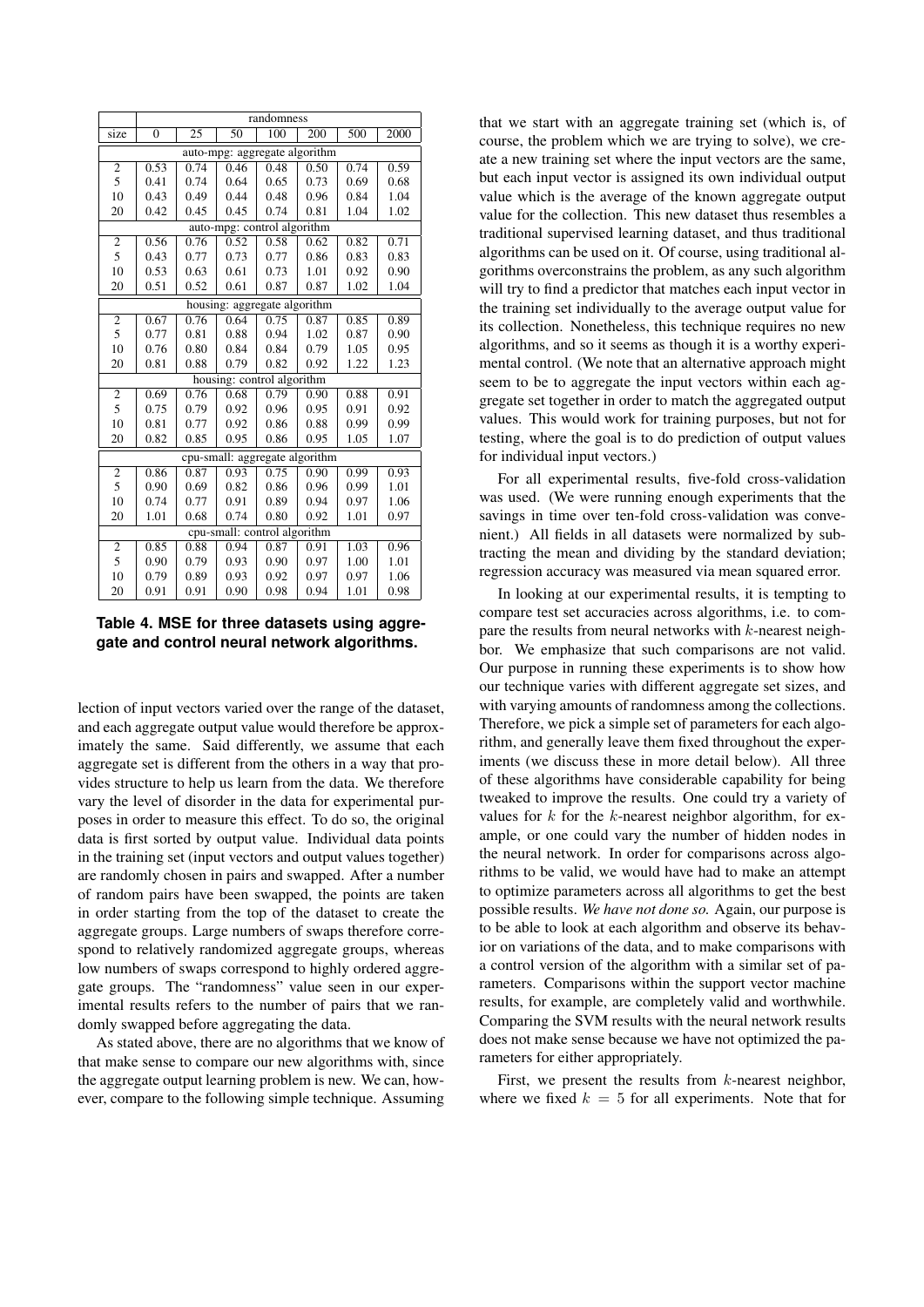$k$ -nearest neighbor, the control method is mathematically equivalent to our algorithm (see the end of Section 4.2). We thus only provide one set of experiments for  $k$ -nearest neighbor, whereas for the other algorithms, we show two.

Table 3 shows the results from running  $k$ -nearest neighbor on our three datasets. We see that regression error increases as aggregate set size increases, which makes sense. As the aggregate set size increases, we are throwing more information out of the training set. Similarly, we see regression error increase as the amount of randomness in the aggregate sets increases. This makes sense as well. For highly ordered aggregate sets, within each aggregate set the (unknown) output values are quite similar to each other. Replacing each with the average for the aggregate set is a good approximation in this case. On the other hand, for highly random aggregate sets, assigning each point an output value which is the average of its aggregate set makes considerably less sense. As discussed earlier, these k-nearest neighbor results are a worthwhile benchmark for understanding our experimental techniques, but it is the results for neural networks and SVMs that illustrate the power of our approach.

We therefore present results from the neural network and support vector machine experiments. For the neural networks, we used a learning rate of  $1 \times 10^{-5}$  and a convergence tolerance of 0.001. The hidden nodes were determined via k-means clustering on the input vectors, and for each cluster  $\sigma$  was determined to be the average distance from each point in that cluster to the center. We arbitrarily fixed the number of hidden nodes to be 12. For the SVMs, we used the quadratic programming solver CPLEX [11] to handle the optimization. The loss insensitivity parameter  $\varepsilon$ was set to 0. We varied the parameter  $C$  in order to achieve the right balance of margin separation vs. data fitting. In principle, this should have been done on a tuning set, pulled out of the training set, for each individual experiment to optimize C. This opened up a complicated discussion as to how this should be done: in our scenario, the tuning set does not structurally mirror the test set. There are many approaches we might have tried. Conveniently, by varying C by orders of magnitude of 10, it was exceedingly clear for each dataset-algorithm pair that one particular value of C optimized nearly all experimental values. Since we looked at the results for a large number of experiments simultaneously and picked a single value of C for all of them, it was clear that we were not somehow picking  $C$  to optimize a single particular test set. More careful experiments might change the numbers slightly; they certainly would not change the broad conclusions we reach in understanding the nature of our algorithms.

By comparing the differences between the aggregate algorithm and the control algorithm for a given dataset and technique, the patterns are quite clear. For the neural network results shown in Table 4, we see that our aggregate algorithm outperforms the control algorithm for much of the table. The differences are most pronounced for moderate randomness values. For highly ordered data, our aggregate algorithm performs similarly to (and occasionally worse than) the control algorithm. As in the  $k$ -nearest neighbor experiments, this makes sense; when the data is highly ordered, assuming that the output value for each point is the average of the output values for the aggregate set is a good approximation. For exceedingly random data (randomness value of 2000), our algorithm again performs similarly to the control algorithm. This is likely because with highly random aggregations, there is a considerable loss of information. In this case, the aggregate algorithm does not have enough data to draw better conclusions than the control algorithms. For most of the cases, however, the aggregate algorithm performs considerably better than the control. The aggregate approach only rarely performs worse than the control, and not by much. This indicates that in general the aggregate algorithm is a stronger approach. We also observed that the aggregate algorithms tended to run faster than the control algorithms did, which makes sense since the amount of data used is reduced.

Finally, Table 5 shows the results for the SVM aggregate algorithm compared with its control. The comparison between the aggregate case and the control case is very similar to the one for the neural network algorithms, and again illustrates the outcome of our approach. One significant difference appears to be in the exceedingly random cases (randomness value of 2000) where the aggregate approach performs dramatically better than the control approach. This is likely due to the fact that SVMs inherently avoid overfitting by regularizing the separating surface, which has a more dramatic impact with noisy data.

## 6. Conclusions and Future Work

We have proposed a new machine learning problem, known as the aggregate output learning problem, that does not seem to have been previously examined in the literature. This problem, though inspired from atmospheric data analysis, could have broad ramifications in working with data masked for privacy purposes. We present a formal framework for this problem for both regression and classification, and provide adaptations of k-nearest neighbor, neural networks, and support vector machines (classification and regression for each) to handle the aggregate problem. We summarize a series of experiments for the regression framework that show our approach to be highly effective.

For SVM classification, we have shown a new connection between aggregate output learning and semi-supervised learning. The aggregate output learning problem may thus illustrate new insights into semi-supervised learning.

There is considerable future work that could be done. We